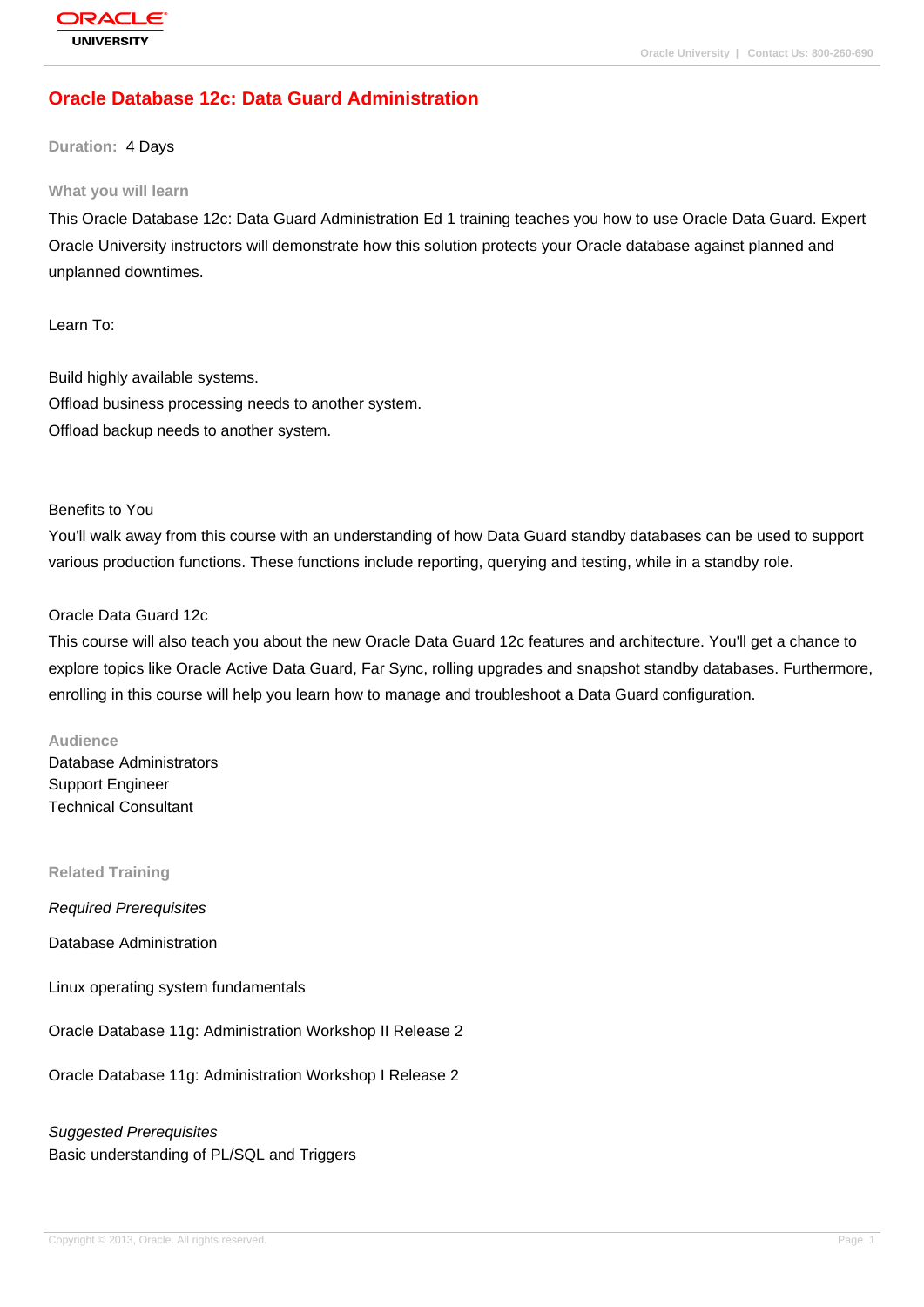#### **Course Objectives**

Use Data Guard to achieve a highly available Oracle database

Use Data Guard standby databases to support production functions such as reporting, querying, testing, and performing backups

Create and manage physical and logical standby databases

Use Enterprise Manager Cloud Control and the Data Guard command-line interface (DGMGRL) to maintain a Data Guard configuration

#### **Course Topics**

### **Introduction to Oracle Data Guard**

What Is Oracle Data Guard? Types of Standby Databases Types of Data Guard Services Role Transitions: Switchover and Failover Oracle Data Guard Broker Framework Choosing an Interface for Administering a Data Guard Configuration Oracle Data Guard: Architecture(Overview) Primary Database Processes

#### **Networking for Oracle Data Guard**

Networking Overview Listener.ora Configuration Statics vs. Dynamic Registration Static Entries for Database Duplication and SQL Maintenence Static Entries for Broker Operations Oracle Network Configuration Tuning Tnsnames.ora Configuration

#### **Creating a Physical Standby Database by Using SQL and RMAN Commands**

Steps to Create a Physical Standby Database Preparing the Primary Database FORCE LOGGING Mode Configuring Standby Redo Logs Creating Standby Redo Logs Using SQL to Create Standby Redo Logs Viewing Standby Redo Log Information Setting Initialization Parameters on the Primary Database to Control Redo Transport

### **Oracle Data Guard Broker: Overview**

Oracle Data Guard Broker: Features Data Guard Broker: Components Data Guard Broker: Configurations Data Guard Broker: Management Model Data Guard Broker: Architecture Data Guard Monitor: DMON Process Benefits of Using the Data Guard Broker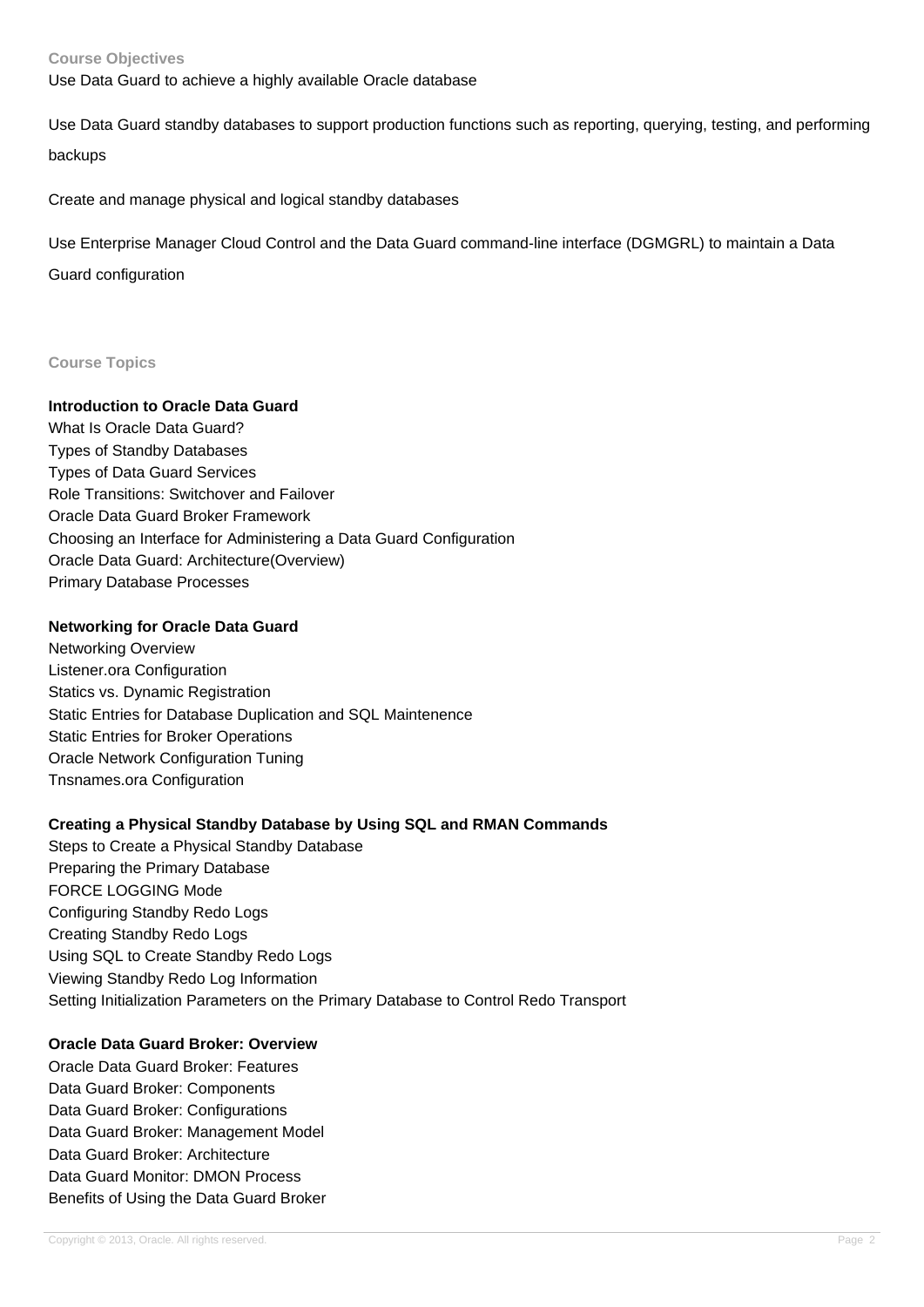Comparing Configuration Management With and Without the Data Guard Broker

## **Creating a Data Guard Broker Configuration**

Data Guard Broker: Requirements Data Guard Broker and the SPFILE Data Guard Monitor: Configuration File Data Guard Broker: Log Files Creating a Broker Configuration Defining the Broker Configuration and the Primary Database Profile Adding a Standby Database to the Configuration Enabling the Configuration

## **Creating a Physical Standby Database by Using Enterprise Manager Cloud Control**

Using Oracle Enterprise Manager to Create a Broker Configuration Creating a Configuration Creating a New Configuration Adding a Standby Database to an Existing Configuration Using the Add Standby Database Wizard Standby Database Creation: Processing Standby Database Creation: Progress Verifying a Data Guard Configuration

## **Creating a Logical Standby Database**

Benefits of Implementing a Logical Standby Database Logical Standby Database: SQL Apply Architecture SQL Apply Process: Architecture Preparing to Create a Logical Standby Database Unsupported Objects Unsupported Data Types Checking for Unsupported Tables Checking for Tables with Unsupported Data Types

### **Creating and Managing a Snapshot Standby Database**

Snapshot Standby Databases: Overview Snapshot Standby Database: Architecture Converting a Physical Standby Database to a Snapshot Standby Database Activating a Snapshot Standby Database: Issues and Cautions Snapshot Standby Database: Target Restrictions Viewing Snapshot Standby Database Information Using DGMGRL to View Snapshot Standby Database Information Converting a Snapshot Standby Database to a Physical Standby Database

# **Using Oracle Active Data Guard**

Oracle Active Data Guard Using Real-Time Query Checking the Standby's Open Mode Understanding Lag in an Active Data Guard Configuration Monitoring Apply Lag: V\$DATAGUARD\_STATS Monitoring Apply Lag: V\$STANDBY\_EVENT\_HISTOGRAM Setting a Predetermined Service Level for Currency of Standby Queries Configuring Zero Lag Between the Primary and Standby Databases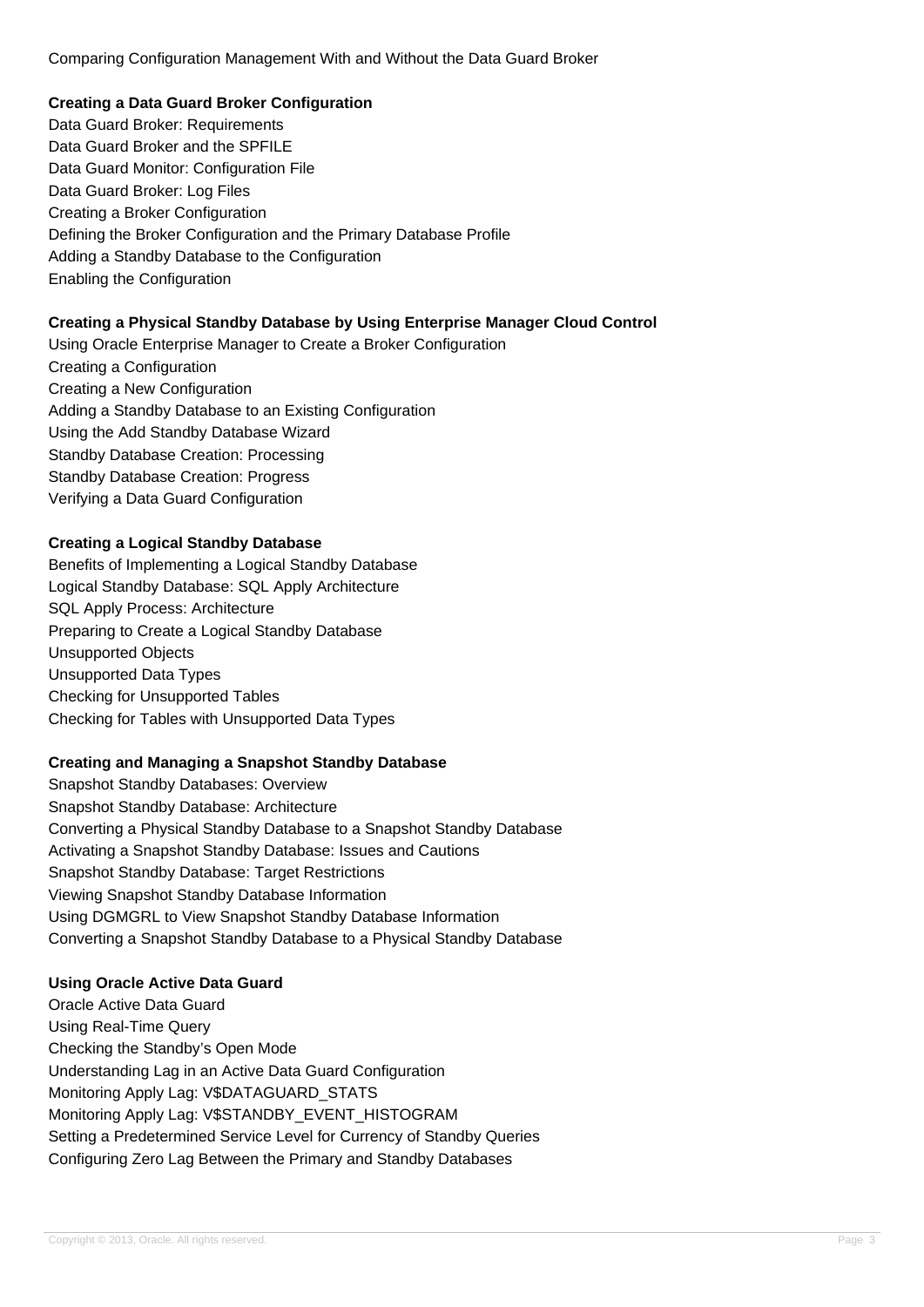## **Configuring Data Protection Modes**

Data Protection Modes and Redo Transport Modes Maximum Protection Mode Maximum Availability Mode Maximum Performance Mode Comparing Data Protection Modes Setting the Data Protection Mode by Using DGMGRL Setting the Data Protection Mode

## **Performing Role Transitions**

Role Management Services Role Transitions: Switchover and Failover Switchover Preparing for a Switchover Performing a Switchover by Using DGMGRL Performing a Switchover by Using Enterprise Manager Considerations When Performing a Switchover to a Logical Standby Database Situations That Prevent a Switchover

## **Using Flashback Database in a Data Guard Configuration**

Using Flashback Database in a Data Guard Configuration Overview of Flashback Database Configuring Flashback Database Configuring Flashback Database by Using Enterprise Manager Using Flashback Database Instead of Apply Delay Using Flashback Database and Real-Time Apply Using Flashback Database After RESETLOGS Flashback Through Standby Database Role Transitions

### **Enabling Fast-Start Failover**

Fast-Start Failover: Overview When Does Fast-Start Failover Occur? Installing the Observer Software Fast-Start Failover Prerequisites Configuring Fast-Start Failover Setting the Lag-Time Limit Configuring the Primary Database to Shut Down Automatically Automatic Reinstatement After Fast-Start Failover

### **Managing Client Connectivity**

Understanding Client Connectivity in a Data Guard Configuration Understanding Client Connectivity: Using Local Naming Preventing Clients from Connecting to the Wrong Database Managing Services Understanding Client Connectivity: Using a Database Service Creating Services for the Data Guard Configuration Databases Configuring Role-Based Services Adding Standby Databases to Oracle Restart Configuration

# **Backup and Recovery Considerations in an Oracle Data Guard Configuration**

Using RMAN to Back Up and Restore Files in a Data Guard Configuration Offloading Backups to a Physical Standby